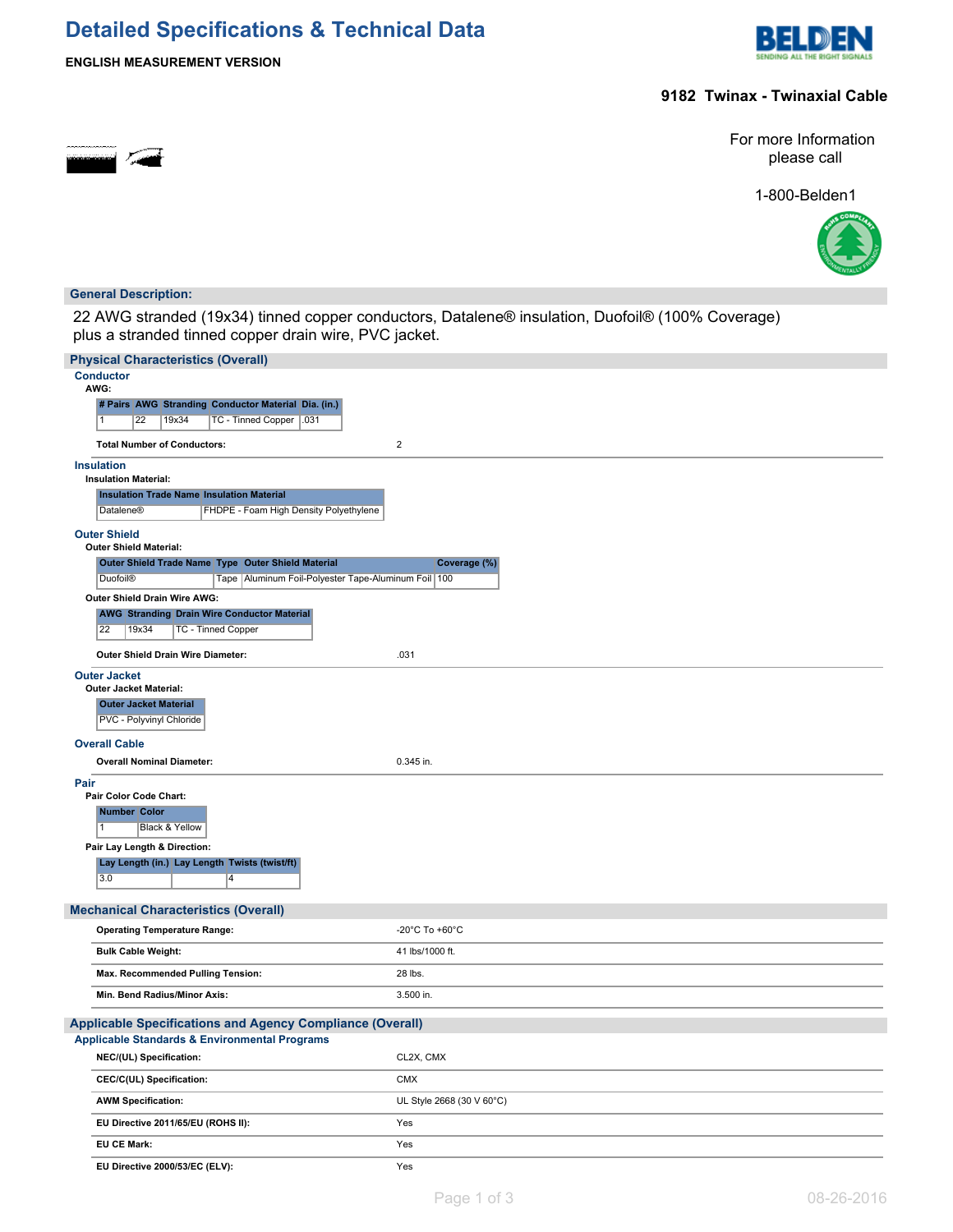# **Detailed Specifications & Technical Data**

# **ENGLISH MEASUREMENT VERSION**



### **9182 Twinax - Twinaxial Cable**

| EU Directive 2002/95/EC (RoHS):                               |              | Yes                |              |                |                      |  |
|---------------------------------------------------------------|--------------|--------------------|--------------|----------------|----------------------|--|
| EU RoHS Compliance Date (mm/dd/yyyy):                         |              | 01/01/2004         |              |                |                      |  |
| EU Directive 2002/96/EC (WEEE):                               |              | Yes                |              |                |                      |  |
| EU Directive 2003/11/EC (BFR):                                |              | Yes                |              |                |                      |  |
| CA Prop 65 (CJ for Wire & Cable):                             |              | Yes                |              |                |                      |  |
| MII Order #39 (China RoHS):                                   |              | Yes                |              |                |                      |  |
| <b>Flame Test</b>                                             |              |                    |              |                |                      |  |
| <b>UL Flame Test:</b>                                         |              | $VW-1$             |              |                |                      |  |
| <b>Suitability</b>                                            |              |                    |              |                |                      |  |
| Suitability - Indoor:                                         |              | Yes                |              |                |                      |  |
| <b>Plenum/Non-Plenum</b>                                      |              |                    |              |                |                      |  |
| Plenum (Y/N):                                                 |              | No                 |              |                |                      |  |
| <b>Plenum Number:</b>                                         |              | 89182              |              |                |                      |  |
| <b>Electrical Characteristics (Overall)</b>                   |              |                    |              |                |                      |  |
| Nom. Characteristic Impedance:                                |              |                    |              |                |                      |  |
| Impedance (Ohm)                                               |              |                    |              |                |                      |  |
| 150                                                           |              |                    |              |                |                      |  |
| Nom. Inductance:                                              |              |                    |              |                |                      |  |
| Inductance (µH/ft)<br>0.293                                   |              |                    |              |                |                      |  |
| Nom. Capacitance Conductor to Conductor:                      |              |                    |              |                |                      |  |
| Capacitance (pF/ft)                                           |              |                    |              |                |                      |  |
| 8.8                                                           |              |                    |              |                |                      |  |
| Nom. Capacitance Cond. to Other Conductor & Shield:           |              |                    |              |                |                      |  |
| Capacitance (pF/ft)                                           |              |                    |              |                |                      |  |
| 16.5                                                          |              |                    |              |                |                      |  |
| Nominal Velocity of Propagation:<br><b>VP</b> (%)             |              |                    |              |                |                      |  |
| 78                                                            |              |                    |              |                |                      |  |
| <b>Nominal Delay:</b>                                         |              |                    |              |                |                      |  |
| Delay (ns/ft)                                                 |              |                    |              |                |                      |  |
| 1.3                                                           |              |                    |              |                |                      |  |
| Nom. Conductor DC Resistance:                                 |              |                    |              |                |                      |  |
| DCR @ 20°C (Ohm/1000 ft)<br>17.750                            |              |                    |              |                |                      |  |
| Nominal Outer Shield DC Resistance:                           |              |                    |              |                |                      |  |
| DCR @ 20°C (Ohm/1000 ft)                                      |              |                    |              |                |                      |  |
| 17.750                                                        |              |                    |              |                |                      |  |
| Nom. Attenuation:                                             |              |                    |              |                |                      |  |
| Freq. (MHz) Attenuation (dB/100 ft.)<br>$\overline{1}$<br>0.4 |              |                    |              |                |                      |  |
| 10<br>1.2                                                     |              |                    |              |                |                      |  |
| 50<br>2.7                                                     |              |                    |              |                |                      |  |
| 100<br>4.3<br>200                                             |              |                    |              |                |                      |  |
| 6.2<br>400<br>8.8                                             |              |                    |              |                |                      |  |
| Max. Operating Voltage - UL:                                  |              |                    |              |                |                      |  |
| <b>Voltage</b>                                                |              |                    |              |                |                      |  |
| 300 V RMS (CMX)                                               |              |                    |              |                |                      |  |
| 30 V RMS (UL AWM Style 2668)<br>150 V RMS (CL2X)              |              |                    |              |                |                      |  |
|                                                               |              |                    |              |                |                      |  |
| <b>Put Ups and Colors:</b>                                    |              |                    |              |                |                      |  |
| Item#                                                         | <b>Putup</b> | <b>Ship Weight</b> | <b>Color</b> | <b>Notes</b>   | <b>Item Desc</b>     |  |
| 9182 010U500                                                  | 500 FT       | 21.500 LB          | <b>BLACK</b> |                | 2 #22 FHDPE SHLD PVC |  |
| 9182 0101000                                                  | 1,000 FT     | 44.000 LB          | <b>BLACK</b> | $\overline{C}$ | 2 #22 FHDPE SHLD PVC |  |
| 9182 010500                                                   | 500 FT       | 23.000 LB          | <b>BLACK</b> | $\overline{c}$ | 2 #22 FHDPE SHLD PVC |  |

9182 010500 500 FT 23.000 LB BLACK C 2 #22 FHDPE SHLD PVC 9182 0105000 5,000 FT 240.000 LB BLACK C 2 #22 FHDPE SHLD PVC